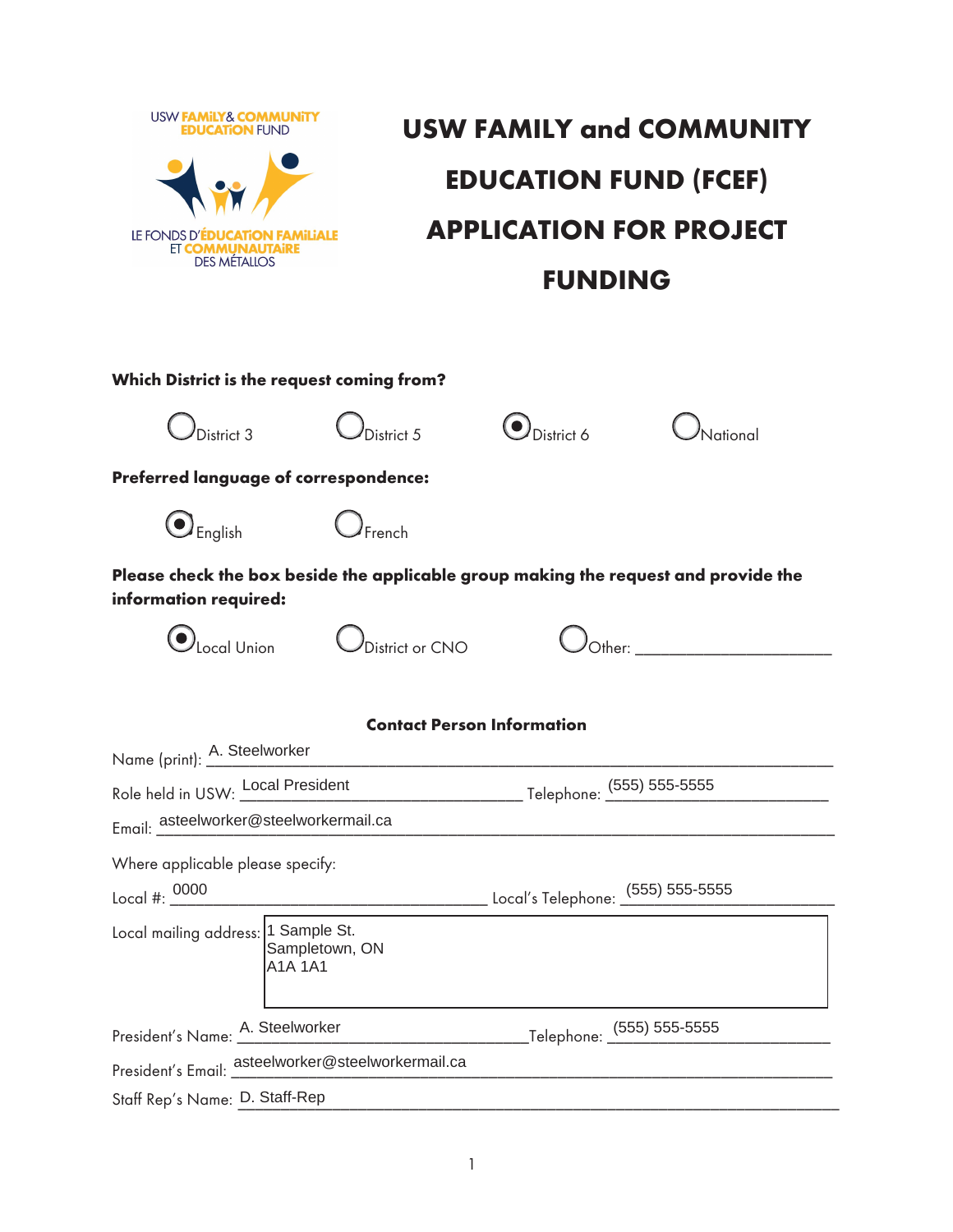## **Project Details**

| Name of the project: Promoting Steelworker Bilingualism and Family Language Learning                                                                                                                                                                                                                                                                                                                                                                                                                                                                      |  |  |
|-----------------------------------------------------------------------------------------------------------------------------------------------------------------------------------------------------------------------------------------------------------------------------------------------------------------------------------------------------------------------------------------------------------------------------------------------------------------------------------------------------------------------------------------------------------|--|--|
| Amount of funding requested: \$15,228.90                                                                                                                                                                                                                                                                                                                                                                                                                                                                                                                  |  |  |
| Note that the Family and Community Education Fund is unable to fund charitable donations or the purchase<br>of assets for your local.                                                                                                                                                                                                                                                                                                                                                                                                                     |  |  |
| When will the project take place? $\frac{\text{January} - \text{June of this year}}{\text{Minimum}}$                                                                                                                                                                                                                                                                                                                                                                                                                                                      |  |  |
| Where will the project take place? Online and at our union hall                                                                                                                                                                                                                                                                                                                                                                                                                                                                                           |  |  |
| Who is the target audience? USW members and their families, including NextGen                                                                                                                                                                                                                                                                                                                                                                                                                                                                             |  |  |
|                                                                                                                                                                                                                                                                                                                                                                                                                                                                                                                                                           |  |  |
| The project must fit at least one of the Fund's theme areas. Check all that apply:                                                                                                                                                                                                                                                                                                                                                                                                                                                                        |  |  |
| Supporting Steelworker Families<br>$\boxed{\sqrt{2}}$ Promoting the USW in the Community                                                                                                                                                                                                                                                                                                                                                                                                                                                                  |  |  |
| Supporting and Engaging <b>New</b> Activist<br>Supporting and Engaging <b>Young</b> Activists                                                                                                                                                                                                                                                                                                                                                                                                                                                             |  |  |
| We have resources to support you as you plan and host your project!<br>Would you like additional support with (check all that apply):<br>$\Box$ Planning your project<br>Developing partnerships with others inside our union and/or community<br>Carrying out your project<br>Reporting on and evaluating your project<br>Other: We have a state of the state of the state of the state of the state of the state of the state of the state of the state of the state of the state of the state of the state of the state of the state of the state of t |  |  |
| Describe your project:                                                                                                                                                                                                                                                                                                                                                                                                                                                                                                                                    |  |  |
| Our workplace, like USW, is bilingual and many of our community members speak French. Our<br>members that do not know both languages would like to learn French to strengthen union solidarity and<br>to speak with French-speaking Steelworkers siblings, community members and people at work.                                                                                                                                                                                                                                                          |  |  |
| Having French skills will also help members secure better-paying jobs in our workplace and allow those<br>with children in French immersion to support their kids with their schooling.                                                                                                                                                                                                                                                                                                                                                                   |  |  |

 $\vert$ We are proposing paying for three levels of French as a second language community college classes for  $\vert$ | Barbara Barbara Barbara Barbara Barbara Barbara Barbara Barbara Barbara Barbara Barbara Barbara Barbara Barbara Barbara Barbara Barbara Barbara Barbara Barbara Barbara Barbara Barbara Barbara Barbara Barbara Barbara Barb our members.

Five spots will be reserved for USW NextGen members 35 years old and under, who, in learning French, |gain access to higher-level opportunities in our local, USW and our workplace. will be able to build relationships with French-speaking USW siblings, clients and family and friends and Five spots will be open to members of our local who are 36 years old and older, and these five can each

|bring one family member/friend to class with them.<br>|

In total, 15 people connected to USW will participate in French classes from beginner to advanced and  $\parallel$ BBBBBBBBBBBBBBBBBBBBBBBBBBBBBBBBBBBBBBBBBBBBBBBBBBBBBBBBBBBBBBBBBBBBBBBBBBBBBBBBBBBBB will have the opportunity to practice speaking French together.

BBBBBBBBBBBBBBBBBBBBBBBBBBBBBBBBBBBBBBBBBBBBBBBBBBBBBBBBBBBBBBBBBBBBBBBBBBBBBBBBBBBBB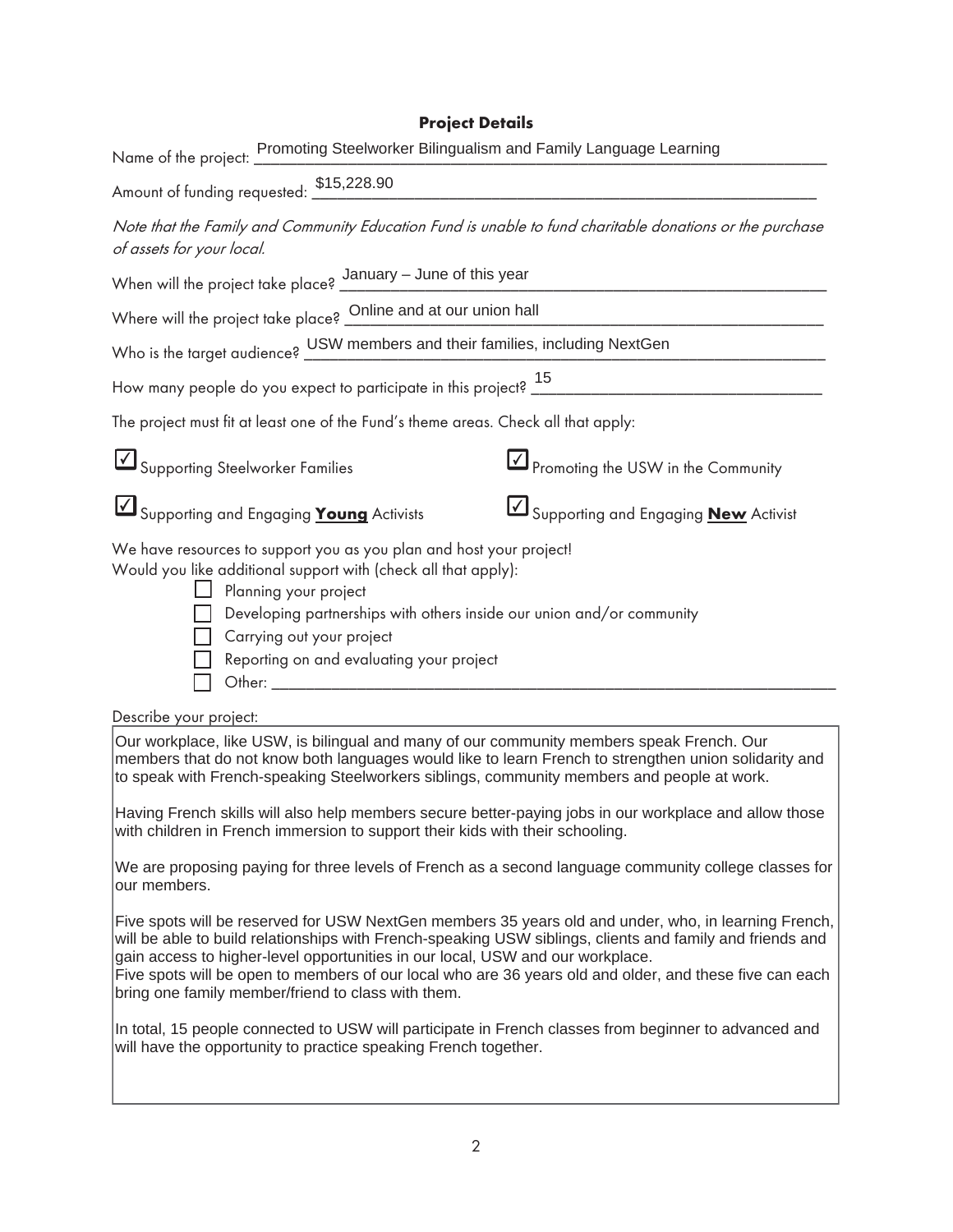Explain how your project fits the selected theme area(s) (if necessary, attach additional pages):

 $\sigma$  is project connects to all of the 1 and 3 themes because. Feraled to supporting from and young activists,  $\vert$ related to promoting USW in the community, it reserves spots specifically for Steelworker and promoting USW in the community, it reserves spots specifically for Steelworker BBBBBBBBBBBBBBBBBBBBBBBBBBBBBBBBBBBBBBBBBBBBBBBBBBBBBBBBBBBBBBBBBBBBBBBBBBBBBBBBBBBBB supporting Steelworker families, it promotes lifelong learning and includes members' family members as participants, including their children. Our project connects to all of the Fund's themes because: related to supporting new and young activists, French and English-speaking workers and participants' deeper engagement in USW as a bilingual union; friends/families/neighbours to participate and in so doing, learn more about USW; and related to

BBBBBBBBBBBBBBBBBBBBBBBBBBBBBBBBBBBBBBBBBBBBBBBBBBBBBBBBBBBBBBBBBBBBBBBBBBBBBBBBBBBBB

BBBBBBBBBBBBBBBBBBBBBBBBBBBBBBBBBBBBBBBBBBBBBBBBBBBBBBBBBBBBBBBBBBBBBBBBBBBBBBBBBBBBB

BBBBBBBBBBBBBBBBBBBBBBBBBBBBBBBBBBBBBBBBBBBBBBBBBBBBBBBBBBBBBBBBBBBBBBBBBBBBBBBBBBBBB

BBBBBBBBBBBBBBBBBBBBBBBBBBBBBBBBBBBBBBBBBBBBBBBBBBBBBBBBBBBBBBBBBBBBBBBBBBBBBBBBBBBBB

BBBBBBBBBBBBBBBBBBBBBBBBBBBBBBBBBBBBBBBBBBBBBBBBBBBBBBBBBBBBBBBBBBBBBBBBBBBBBBBBBBBBB

BBBBBBBBBBBBBBBBBBBBBBBBBBBBBBBBBBBBBBBBBBBBBBBBBBBBBBBBBBBBBBBBBBBBBBBBBBBBBBBBBBBBB

BBBBBBBBBBBBBBBBBBBBBBBBBBBBBBBBBBBBBBBBBBBBBBBBBBBBBBBBBBBBBBBBBBBBBBBBBBBBBBBBBBBBB

BBBBBBBBBBBBBBBBBBBBBBBBBBBBBBBBBBBBBBBBBBBBBBBBBBBBBBBBBBBBBBBBBBBBBBBBBBBBBBBBBBBBB

BBBBBBBBBBBBBBBBBBBBBBBBBBBBBBBBBBBBBBBBBBBBBBBBBBBBBBBBBBBBBBBBBBBBBBBBBBBBBBBBBBBBB

BBBBBBBBBBBBBBBBBBBBBBBBBBBBBBBBBBBBBBBBBBBBBBBBBBBBBBBBBBBBBBBBBBBBBBBBBBBBBBBBBBBBB

All Fund projects must have an active learning component. Your active learning component must be more than just handing out flyers on a topic or having a table with resource materials available to attendees. It could be a formal workshop like "You and Your Union." Active learning components could include activities that: increase participants' knowledge of your Local, workers' rights, and social justice; and/or promote general interest learning, for example members learning French with their USW siblings and family members. Are you unsure if your proposed project has an educational requirement? Call or email us for help!

Please describe the educational component of your project:

Further expand their French classes, will learn a fiew language unough insuland expendition. They if also Participants, in their French classes, will learn a new language through firsthand experience. They'll also

 $\vert$ The French instructors will teach participants some labour- and union-specific vocabulary too, so we will  $\vert$ be able to better communicate with our French-speaking Steelworkers siblings and share, in French, with our kids (who are learning French) what we do as Steelworkers.

BBBBBBBBBBBBBBBBBBBBBBBBBBBBBBBBBBBBBBBBBBBBBBBBBBBBBBBBBBBBBBBBBBBBBBBBBBBBBBBBBBBBB

BBBBBBBBBBBBBBBBBBBBBBBBBBBBBBBBBBBBBBBBBBBBBBBBBBBBBBBBBBBBBBBBBBBBBBBBBBBBBBBBBBBBB

BBBBBBBBBBBBBBBBBBBBBBBBBBBBBBBBBBBBBBBBBBBBBBBBBBBBBBBBBBBBBBBBBBBBBBBBBBBBBBBBBBBBB

BBBBBBBBBBBBBBBBBBBBBBBBBBBBBBBBBBBBBBBBBBBBBBBBBBBBBBBBBBBBBBBBBBBBBBBBBBBBBBBBBBBBB

BBBBBBBBBBBBBBBBBBBBBBBBBBBBBBBBBBBBBBBBBBBBBBBBBBBBBBBBBBBBBBBBBBBBBBBBBBBBBBBBBBBBB

BBBBBBBBBBBBBBBBBBBBBBBBBBBBBBBBBBBBBBBBBBBBBBBBBBBBBBBBBBBBBBBBBBBBBBBBBBBBBBBBBBBBB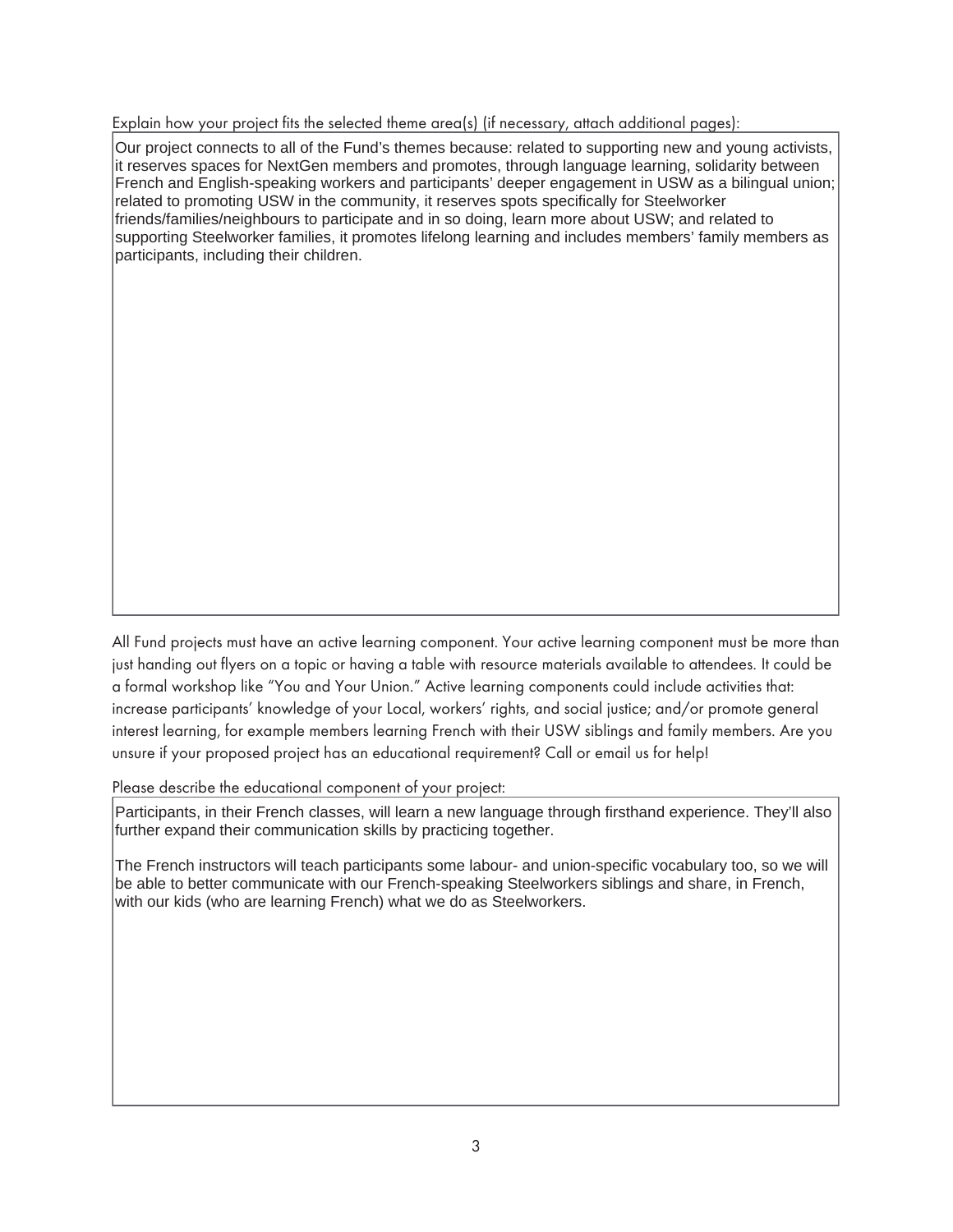Provide an outlined budget for the project (if necessary, attach additional pages). Visit *Tips for Applicants* on our website for a sample budget template:

This project has a badget range that depends on participants fever of still. To people will participate.<br>Three classes (beginner, intermediate, advanced) are available. Some may participate in all classes, some may drop off. If there is drop off, we will fill spots with other members. Books must be bought for [1] This project has a budget range that depends on participants' level of skill. 15 people will participate. each level of class.

 $\vert$  Each course costs \$298.42. \$298.42 x 3 courses = \$895.26/person. BBBBBBBBBBBBBBBBBBBBBBBBBBBBBBBBBBBBBBBBBBBBBBBBBBBBBBBBBBBBBBBBBBBBBBBBBBBBBBBBBBBBB Each course level book costs \$40. \$40 x 3 courses = \$120/person.  $$120$  book fee x 15 participants = \$1,800. \$895.26 course fee x 15 participants =  $$13,428.90$ .

Total if each person does three classes:  $$15,228.90$ .

If each person only does one class:  $\blacksquare$  $\$40$  book fee x 15 participants =  $$600$  $$298.42 \times 15$  people =  $$4476.30$ Total if each person does one class: \$5076.30

BBBBBBBBBBBBBBBBBBBBBBBBBBBBBBBBBBBBBBBBBBBBBBBBBBBBBBBBBBBBBBBBBBBBBBBBBBBBBBBBBBBBB The community college will not give us an organizational discount on classes. We are requesting up to \$15,228.90.

How will you let members and the community know about your event and how will you promote the United Steelworkers? Note that successful applicants will receive digital FCEF logos to include in their promotional materials:

page. We will state that that this opportunity is thanks to the FCEF and USW and we will include the BBBBBBBBBBBBBBBBBBBBBBBBBBBBBBBBBBBBBBBBBBBBBBBBBBBBBBBBBBBBBBBBBBBBBBBBBBBBBBBBBBBBB We will advertise this opportunity to our members through a local union-wide email and on our Facebook Fund's logo.

spots will be first come, first served, though we will protect the spaces saved for NextGen members and promotion in the classes, we'll promote USW with flyers and by learning union and Steelworker-specific vocabulary in French. Spots will be first come, first served, though we will protect the spaces saved for NextGen members and

We are thinking about having Zoom and/or French conversation practice groups at our union hall but this  $\vert$ (including those not participating in our classes) to take part using both email and Facebook. This is one  $\vert$ these practice groups. is difficult to plan because we work on shifts. If we do this, we will advertise this opportunity to everyone more way to promote Steelworkers in the community, as members' family and friends can also attend

## What is the intended outcome and how will you know this project was a success?

be a success if members and their family/friends complete the courses and practice with one another, especially if they identify reeling more communicate with speaking, whilling, and differenching Frenchi. This<br>|opportunity will help our members better communicate with French-speaking USW siblings at union events like conferences and may even help them get bilingual positions within USW and our workplace. We want to help our members learn French with their union siblings, family and friends. This project will especially if they identify feeling more confident with speaking, writing, and understanding French. This

BBBBBBBBBBBBBBBBBBBBBBBBBBBBBBBBBBBBBBBBBBBBBBBBBBBBBBBBBBBBBBBBBBBBBBBBBBBBBBBBBBBBB

BBBBBBBBBBBBBBBBBBBBBBBBBBBBBBBBBBBBBBBBBBBBBBBBBBBBBBBBBBBBBBBBBBBBBBBBBBBBBBBBBBBBB

BBBBBBBBBBBBBBBBBBBBBBBBBBBBBBBBBBBBBBBBBBBBBBBBBBBBBBBBBBBBBBBBBBBBBBBBBBBBBBBBBBBBB

BBBBBBBBBBBBBBBBBBBBBBBBBBBBBBBBBBBBBBBBBBBBBBBBBBBBBBBBBBBBBBBBBBBBBBBBBBBBBBBBBBBBB